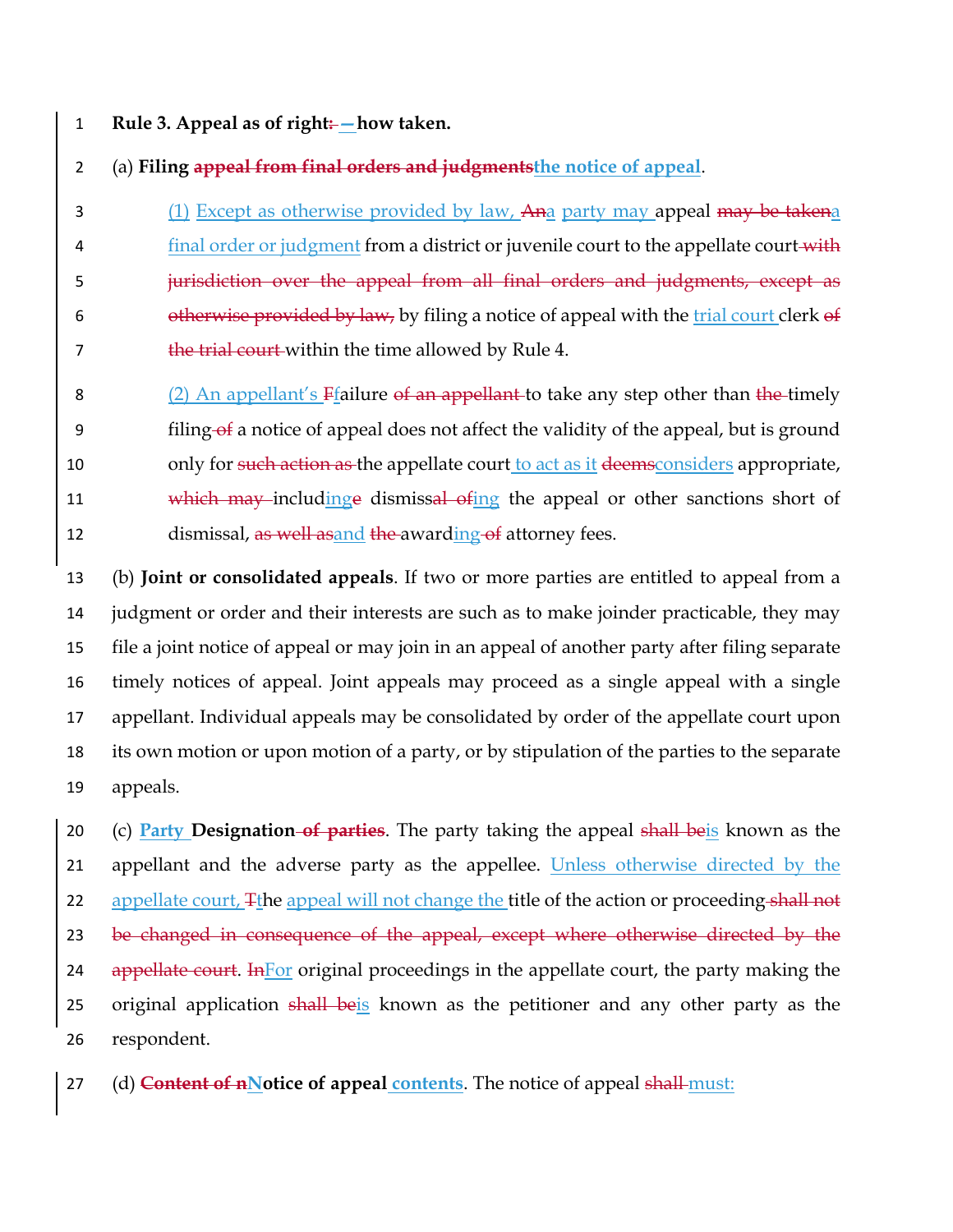- 28 (1) specify the party or parties taking the appeal;
- 29 (2) shall-designate the judgment,  $\theta$  **a** order, or part thereof, being appealed from;
- 30 (3) shall designatename the court from which the appeal is taken; and
- 31 (4) shall designate name the court to which the appeal is taken.

32 (e) **Service ofng the notice of appeal**. The party taking the appeal shallappellant must 33 give notice of the filing of a serve the notice of appeal by servingon each party to the 34 judgment or order in accordance with the requirements of the court from which the 35 appeal is taken. If counsel of record is served, the certificate of service shall must 36 designate include the name of the party represented by that counsel.

37 (f) **Filing fee in civil appeals**. At the time ofWhen filing any notice of separate, joint, or 38 cross appeal in a civil case, the party taking the appeal or cross appeal shallmust pay the 39 filing fee established by law to the trial court clerk-of the trial court the filing fee 40 established by law. The trial court clerk of the trial court shallmust accept a notice of 41 appeal regardless of whether the filing fee has been paid. Failure to pay the filing fee 42 within a reasonable time may result in dismissal.

- 43 (g) **Docketing of appeal**.
- 44 (1) **Transmitting notice of appeal to the appellate court.** After an appellant Upon 45 the filesing of the notice of appeal, the trial court clerk of the trial court shall must 46 immediately transmit a certified email a copy of the notice of appeal to the 47 appellate court clerk. The email will include $\tau$ :
- 48 (A) showing the date the notice of appeal was filed of its filing, and
- 49 (B) the clerk's a statement by the clerk indicating declaring whether the 50 filing fee was paid and whether the cost bond required by Rule 6 was filed.
- 51 (2) **Docketing the appeal.** Upon receipt ofving the copy of the notice of appeal
- 52 from the trial court clerk, the appellate court clerk of the appellate court shall will
- 53 enter the appeal upon on the docket. An appeal shall will be docketed under the